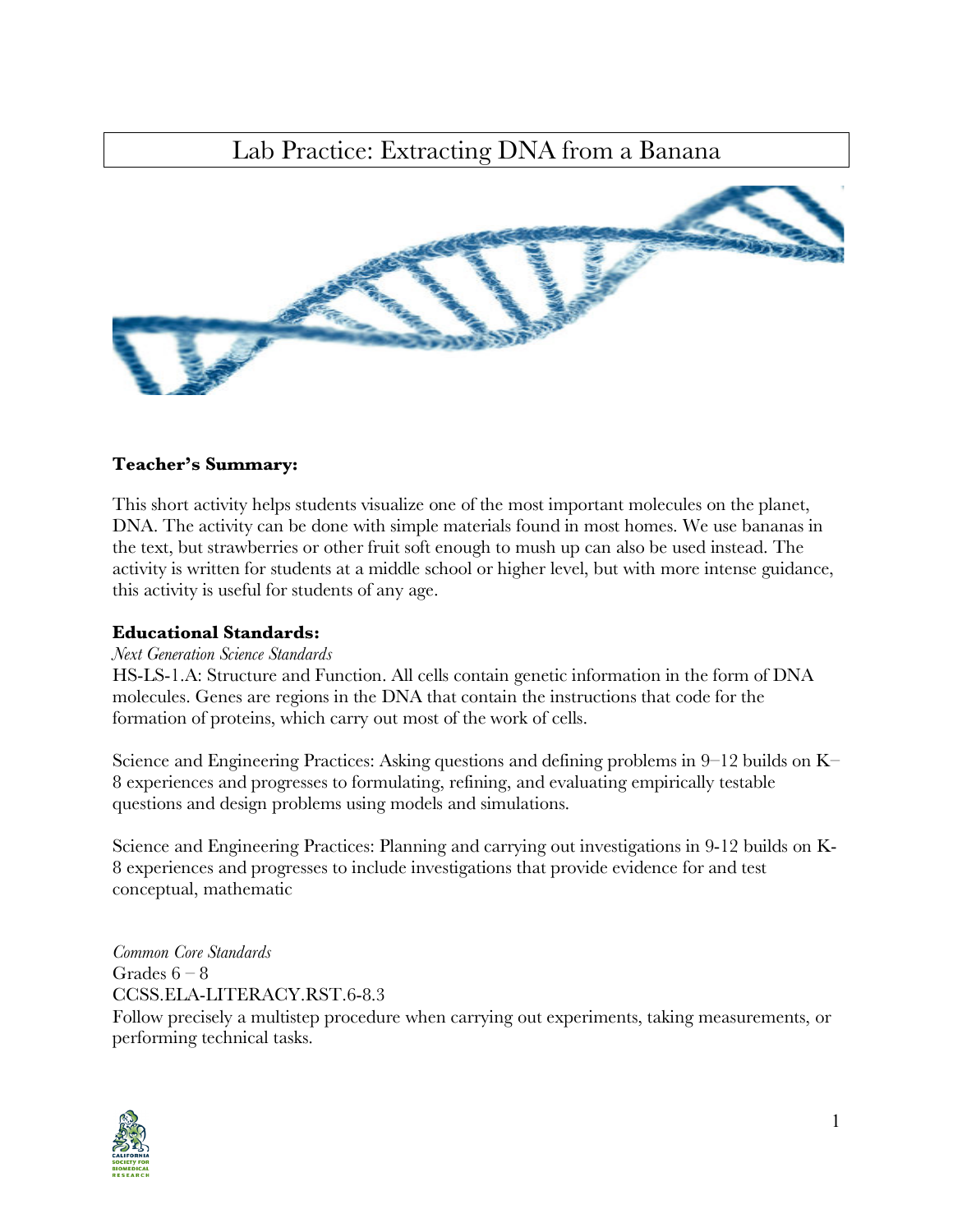#### CCSS.ELA-LITERACY.RST.6-8.10

By the end of grade 8, read and comprehend science/technical texts in the grades 6-8 text complexity band independently and proficiently.

#### Grades  $9 - 10$

#### CCSS.ELA-LITERACY.RST.9-10.3

Follow precisely a complex multistep procedure when carrying out experiments, taking measurements, or performing technical tasks, attending to special cases or exceptions defined in the text.

#### CCSS.ELA-LITERACY.RST.9-10.3

Follow precisely a complex multistep procedure when carrying out experiments, taking measurements, or performing technical tasks, attending to special cases or exceptions defined in the text.

#### **Learning Outcomes**:

This lesson introduces and reinforces use of research vocabulary. Scientific practices guide students through a modeling activity that teaches them to identify lab research patterns, data accumulation, and synthesis. Students conduct intentional lab practices and techniques to acquire data and to compile information.

After completing this lesson, students should be able to:

- Students will grasp that small molecules are tangible.
- Students will follow directions and understand that basic chemicals (salts and detergents) can be used to break down cells and cell parts and to make molecules stick to other molecules.
- Students will gain a basic understanding of the structure of DNA.
- Students will understand cells and that they broke apart the cell membrane and the nuclear membrane to reach the DNA.

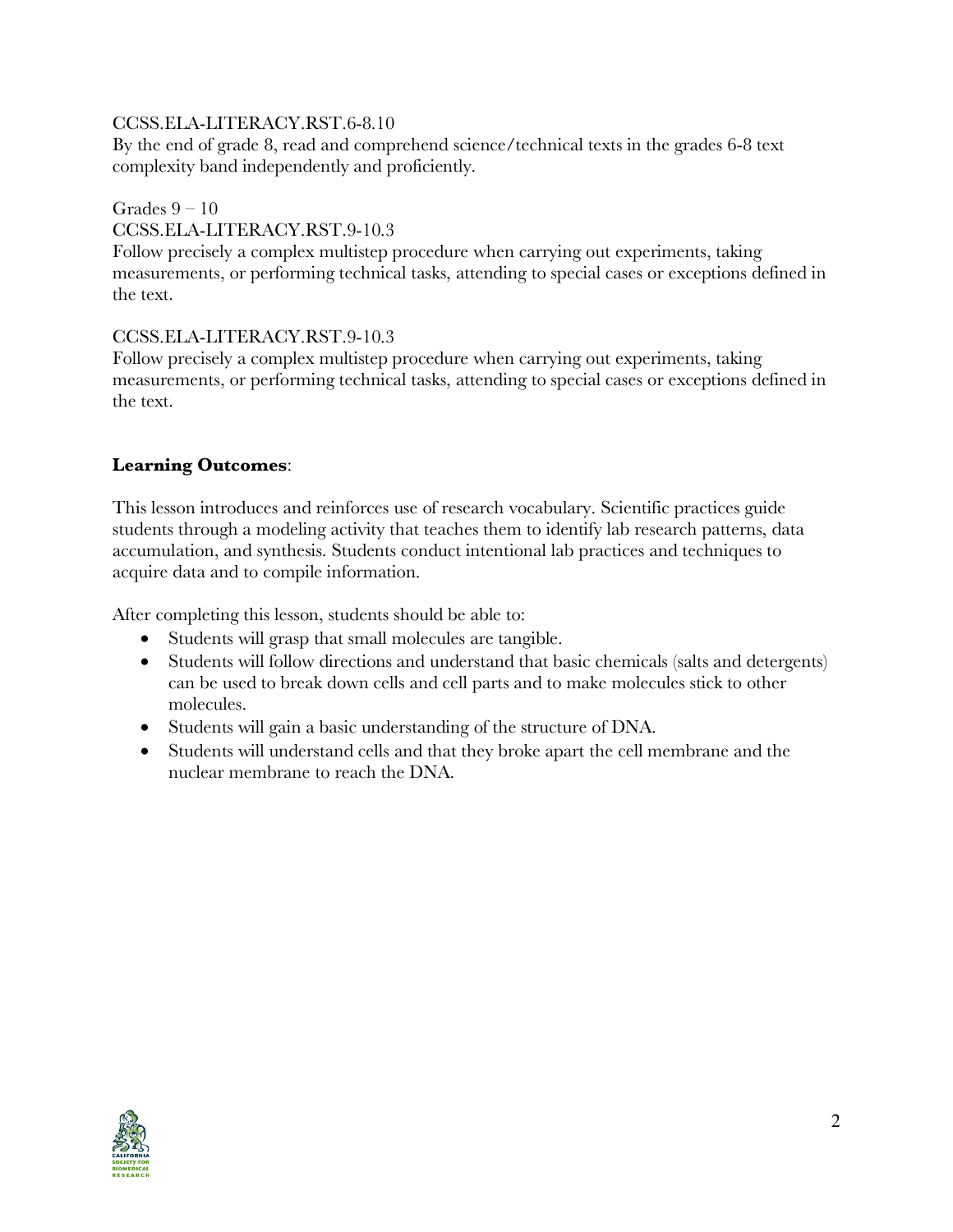## Lab Practice: Extracting DNA from a Banana

#### **Introduction:**

Within every living organism, most cells contain a complete set of DNA instructions. The information in DNA tells our bodies how to develop, grow, and work. It also controls many of the features that make an organism unique. All living things, bananas and people included, pass on information from one generation to the next using this same basic material, DNA.

DNA or deoxyribonucleic acid is found in all living things. Its natural shape is called a double helix and when seen under extremely high-powered microscopes, it looks kind of like a ladder twisted into a spiral shape.

These instructions are in segments of DNA called genes. Genes, along with other parts of our DNA that turn genes on and off, hold information for how our body develops and functions. They produce molecules called proteins that do most of the work in the body. Variants of genes, called alleles, are responsible for differences in hair color, eye color, and earlobe shape.

All of these instructions fit within tiny packages within our tiny cells, so that is all way too tiny for anyone to ever really see or touch, right? Well, not entirely. Because DNA is in every cell, there is a lot of it in an organism. If you took all of the DNA out of some middle-sized organism (or part of an organism, like a piece of fruit), you could see and even touch DNA. We will use common household products to break apart the cells in a banana and extract out the DNA. While you may know of the double-helix structure of DNA, you can't see that structure with the naked eye. So when seeing it without a high-powered microscope...what does DNA look like?

#### **Duration:**

45 minutes

#### **Materials**

- 1/2 peeled ripe banana (you can also use strawberries or other fruit)
- 1/2 cup hot water
- 1 tsp salt
- 1/2 tsp liquid dishwashing soap
- Cup
- Resealable zip-top bag (quart size) *Make sure to have extra zip bags and extra coffee filters on hand, in case any break.*
- Very cold rubbing alcohol (isopropyl alcohol) placed in freezer ahead of time
- Coffee filter
- Narrow glass
- Rubber Band
- Wooden stirrer

*Suggestions*: One container of soap and salt should be more than enough for a large class to use. Have two containers of very cold isopropyl alcohol on hand.

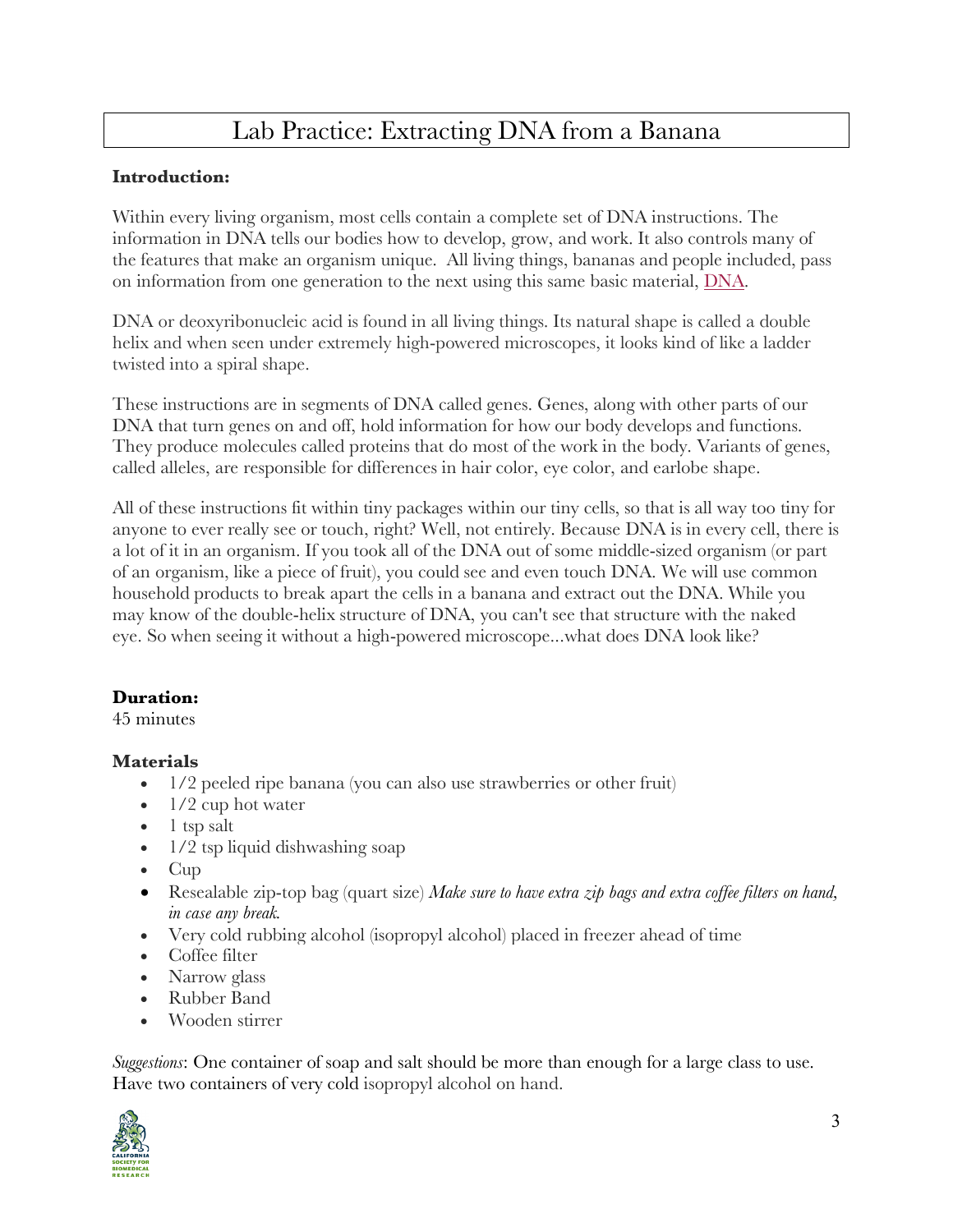This activity generally works better with small groups of students, or with individual students each working on their own banana extraction. This also makes it likely that at least one group will have very visible DNA.

*Tip:* If a coffee filter breaks and banana mush falls to the bottom of the glass, pour it back into the bag, secure a new filter, and pour the mush back in more slowly, letting it drain as you pour.

#### **Steps:**

- 1. Review the procedure with students, discussing key terms and responding to any questions. Explain that crushing the bananas separates its cells and exposes them to the soap and salt. The soap helps break down cell membranes and release DNA. The salt helps bring the DNA together, and the cold alcohol helps the DNA precipitate and come out of solution so it can be collected.
- 2. Demonstrate the following:
	- Show what it means to stir gently so as not to cause the solution to froth or foam.

• Demonstrate how to place and secure the coffee filter in the cup with the rubber band so that spaces remains for the solution can pass through the filter and be collected in the cup. Leave about one to two inches between the bottom of the cup and the bottom of the filter.

- 3. Remind the students of the following:
	- Remind students to get their alcohol only when they are ready to use them. It needs to stay very cold until just before pouring.

Remind the students to pour the alcohol SLOWLY along the tipped side of the glass with the bananas mixture. The goal is to not MIX but to create a separate layer of alcohol floating above the banana mixture.

• Remind students of the importance of following the procedure carefully.

4. Divide the class into teams.

Have students gather their materials and begin their extraction. Consider keeping the blenders, the beaker with the alcohol test tubes, a gallon of distilled water, the soap, and the salt in one general area. You may also want to prepare a batch of blended bananas for the entire class and distribute the mixture to teams. Make sure students know to answer the questions at the bottom of the student sheet after finishing the extraction.

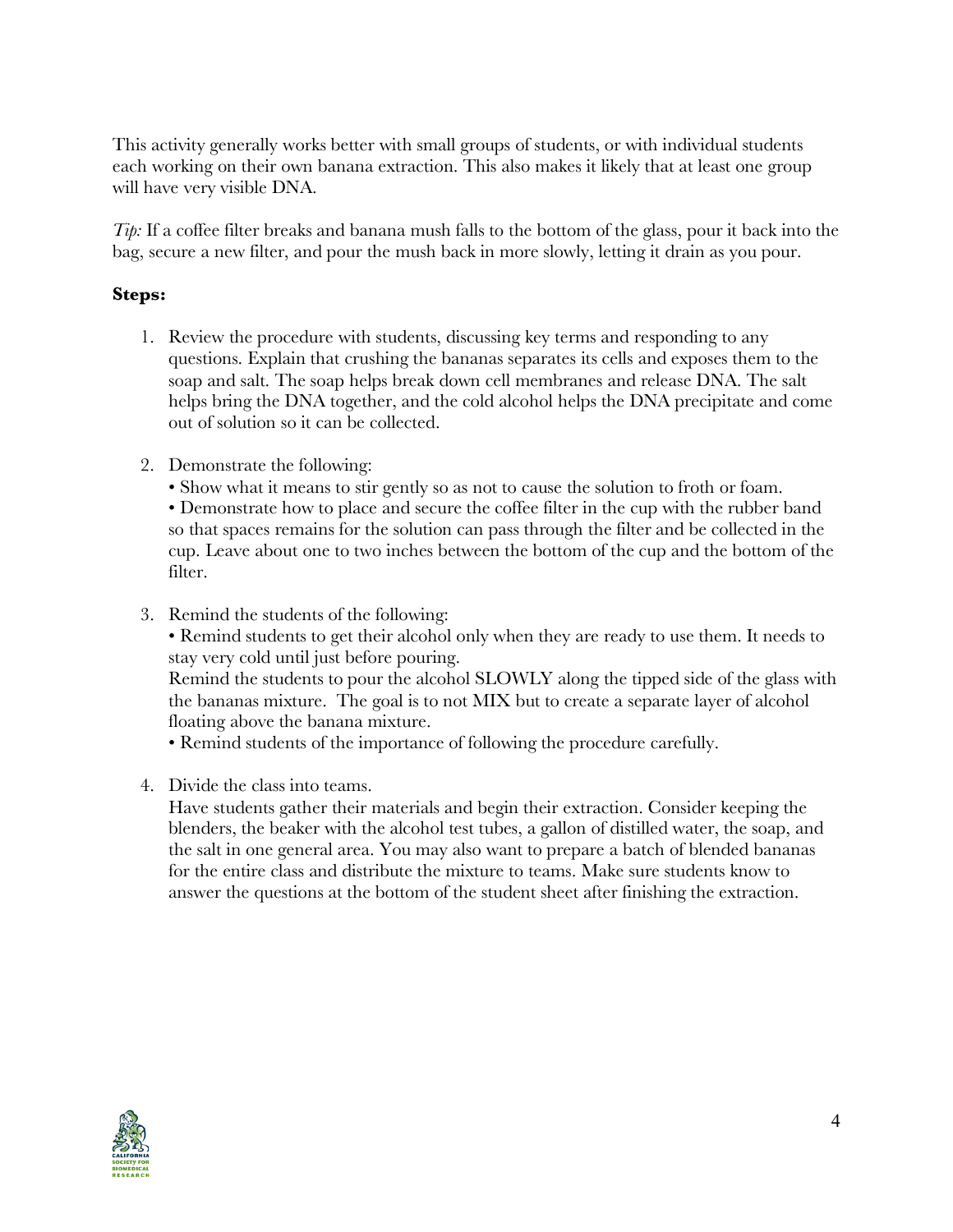## Student Guide: Extracting DNA from a Banana (and Other Fruits)

# Extracting DNA from A Banana

- 1. Mush the banana in the resealable bag for about a minute until all the lumps are gone and it almost looks like pudding. You can do this also with other soft fruit that you can mush up like strawberries.
- 2. Mix the hot water and salt in a cup.
- 3. Pour the saltwater mix into the bag. Close the bag and very gently squeeze and move the saltwater and banana mush together. Do this for 30 to 45 seconds.
- 4. Add the dishwashing soap into the bag and *gently* mix the contents. Try to avoid making too much foam.
- 5. Place the coffee filter in a clear glass cup, securing the top of the filter around the lip of the cup with rubber bands.
- 6. Pour the mix into the filter and let it sit until all of the liquid drips down into the cup. Be patient, this could take a few minutes.
- 7. Remove and discard the used coffee filter and contents.
- 8. Tilt the glass and **slowly** add cold alcohol so it streams down the side of the cup (don't pour in directly into cup). You want the alcohol to form a layer on top of the banana mixture, staying separated, floating on top of it, so be careful not to pour it too fast. Make a layer of alcohol that is 2.5-5cm (1-2 inches) thick. It is important that the alcohol is very cold when you pour it so make sure you keep it chilled until you are ready to use it.
- 9. After the alcohol layer is set up, wait for eight minutes. You may see some bubbles and cloudy material moving around in the alcohol. These are the DNA pieces clumping together.
- 10. Use the wooden stirrer to start poking the cloudy stuff in the alcohol layer. Spin the stirrer it in place to start gathering the cloudy stuff. When you are done, pull the stirrer out to take a closer look at the stuff on the stirrer. You are looking at DNA!

### **Summary**

You may understand that mashing a banana can break cells apart and help break apart cell walls, but why was all that other stuff added? And how did we get inside the cells and get the DNA to stick together?

Let's think of three of the main items we added to the bananas.

1. **Saltwater** - The bananas were mashed with saltwater before anything else was added. But this was a special step preparing for the addition of the dish soap. Once the dish soap